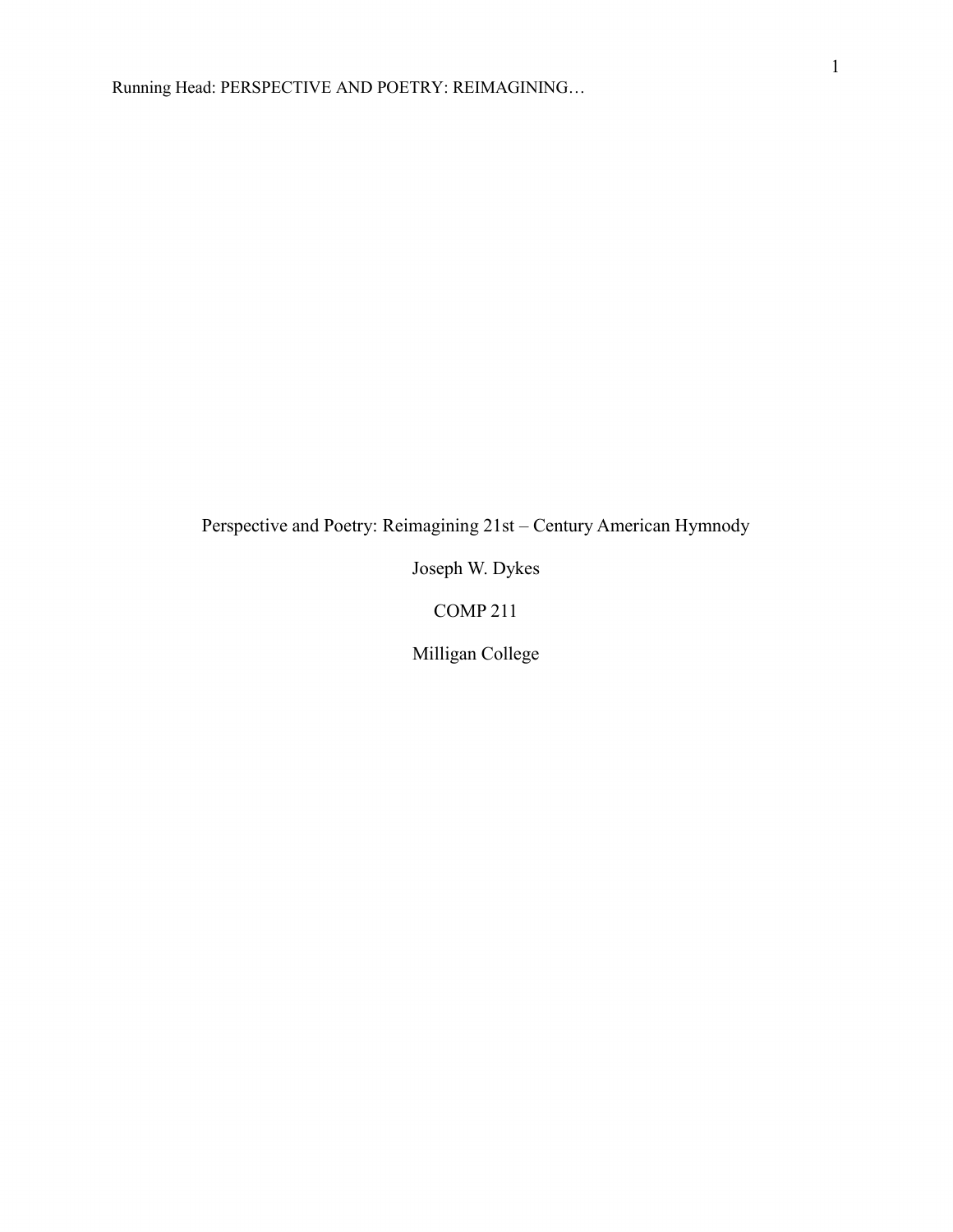Perspective and Poetry: Reimagining 21<sup>st</sup> – Century American Hymnody

It is a delicious Christmas Eve. With a full heart, you look up to the skies and sigh at God's glorious sending of Christ. Tomorrow brings the exchange of gifts and happy memories with your family, friends, and congregation. But the weather is not frigid this year. In fact, it is never cold out here during the remembrance of Christ's birth, because it is the middle of the summer:

Carol our Christmas, an upside down Christmas:

Snow is not falling and trees are not bare.

Carol the summer and welcome the Christ Child,

Warm in our sunshine and sweetness of air. (Grindal, 2015, p. 28).

 As seen in the above example, hymnody can be strangely specific, based on its locale. This individuality, combined with the many-faceted theological truths of Scripture, results in a huge variety of liturgical material.  $20<sup>th</sup>$  – century scholar Millar Patrick notes, "The range of any hymn collection has now to be very wide; a glance at its list of contents will show how farreaching and comprehensive it must be. But its chief office must ever be to encourage and aid worship; its end is first the offering of praise to God. Everything else is subsidiary" (Patrick, 1927, p. 178). Unfortunately, this latter statement seems to go unheeded in  $21<sup>st</sup>$  - century hymnody, with the dying out of communal singing as an unfortunate result. The syntax of old favorites seems elusive to today's diverse congregations as the English language continues to evolve. At the same time, many of the more contemporary and linguistically approachable songs available lack in theological depth, a key component of a solid faith. Since music as a mode of worship permeates many of the various Protestant denominations, the topic of its syntactic form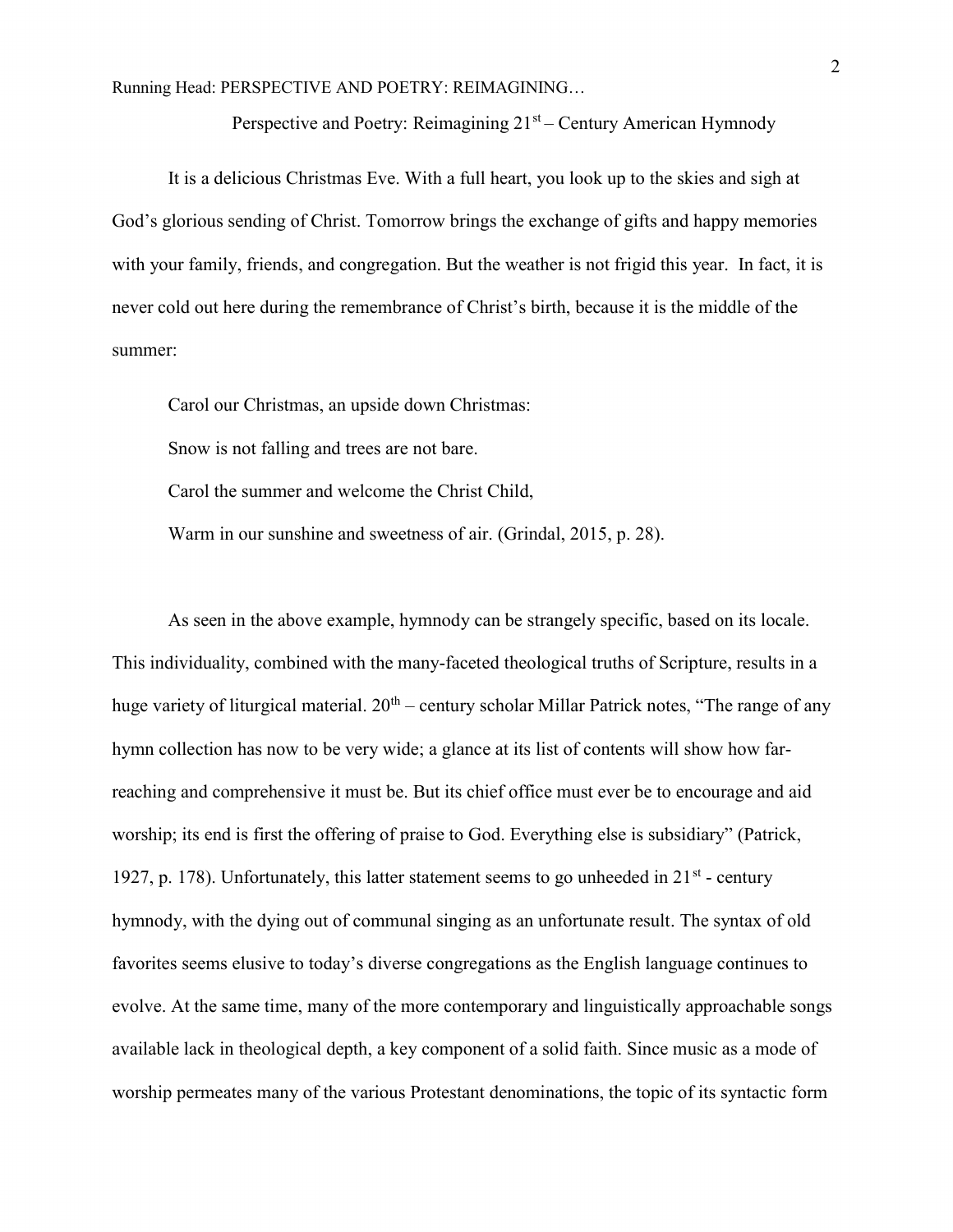remains applicable to a majority of congregations. Additionally, song plays an equally important role in the presentation of Christian beliefs and values to those not familiar with typical church doctrines. Finally, different minds respond to musical expressions in differing ways; thus, a balance of old and new lyrics alike satisfies the needs of both mentalities. Ultimately, the souls of human beings are at stake, so a topic pertaining to the Church is eternally important to all of humanity. Even for those who do not profess the Christian faith, the quality of its music can still provoke positive reactions. Thus the question is raised: how can American hymnody remain understandable, unique, and thought-provoking to people of all demographics? By removing archaic syntax, distilling complex theological subjects into comprehensible sentences, and creating unique hymns that capture the struggles of city-wide communities throughout America, hymnists and the Protestant Church can reimagine their musical legacy to glorify God.

 This line of argumentation dismisses the debate of what medium of music is best for worship, for several reasons. Due to its intangible nature and differing auditory perception in hymns, individual musical tastes vary greatly within the population. Thus, congregations disagree on what is acceptable in church liturgy, with the more recent genres of rock, jazz, and pop sometimes dismissed by church leaders for their flippant and sensuous connotations. However, the instruments used in creating these genres simply vibrate in different ways; this rhythmic motion is defined by the term 'timbre'. The distinct timbres of individual instruments are thus suitable for different accompaniment purposes (Powell, 2011, p. 40). Sound is in of itself amoral and only receives morality when it is assigned it. Thus, the topic of stylistic choice is disregarded in this paper, so as to prevent it from overshadowing the syntactic debate. However, the lyrics of both contemporary and old texts alike present a potential problem to  $21^{st}$  – century congregations, pivoting on reference to God.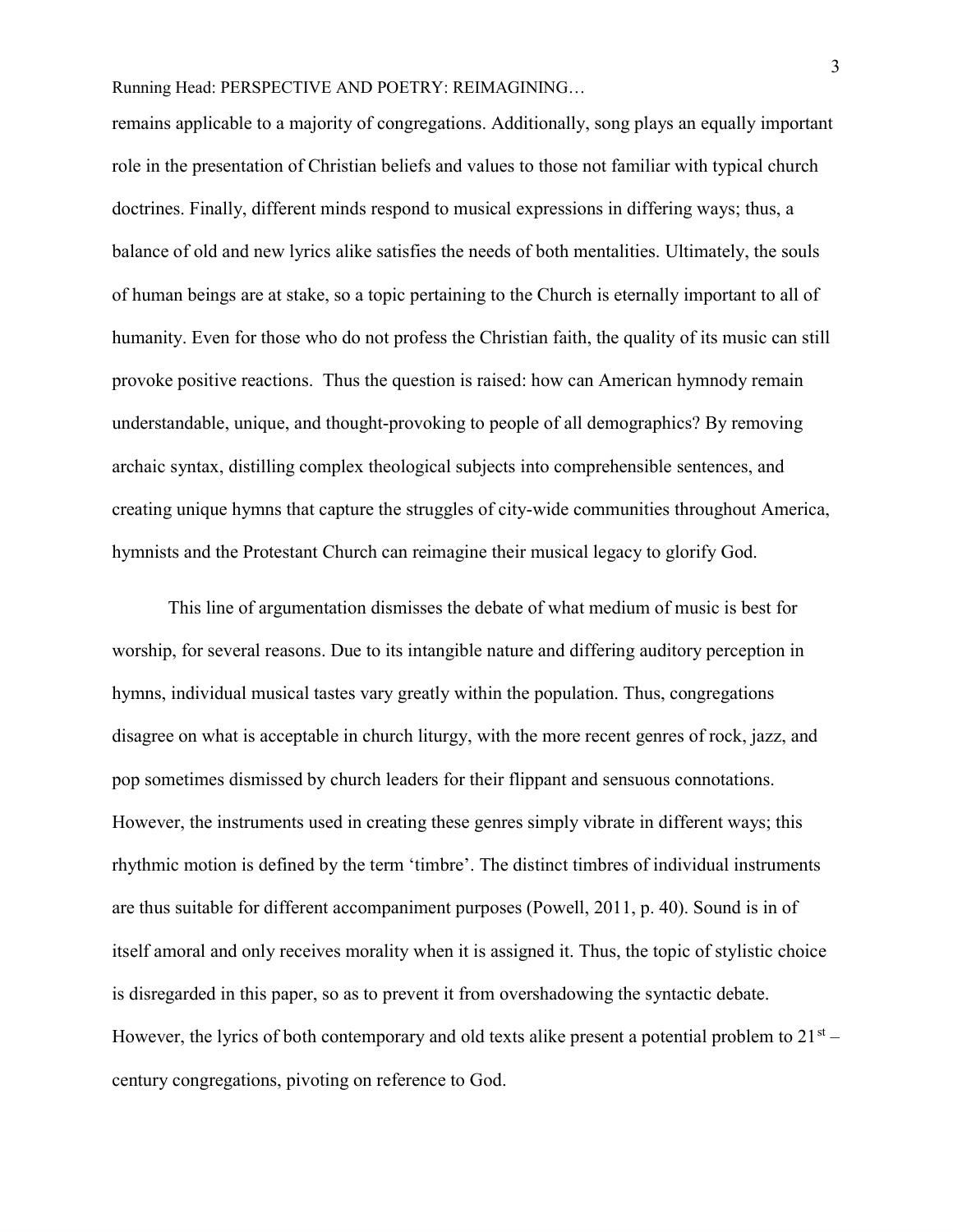South-Korean Christian scholar Sunny Yoon looks into the trends of contemporary Christian music in her native country. Her findings in a study conducted among young Koreans attending megachurches reveal their somewhat dissatisfied attitude toward the syntactic content of worship songs. Overall, Yoon found that many of the selections focused on an individual's relationship with God, as opposed to a more generalized statement of love. Yoon states, "The current patterns of youth services was criticized by young members of the churches during the survey. In the comment section of the survey, many people wrote their concerns about their lack of biblical knowledge and prayer" (Yoon, 2016, p. 329). This study reflects the dry atmosphere of modern hymnody across the globe.

Part of the hymnodic problem seems to have originated in the latter half of the  $20<sup>th</sup>$ century. A 2018 study analyses the changes in hymnodic pronoun usage in samples from post-1960 hymn books from Roman Catholic churches. Overall, the studies found that the liturgical focus has shifted noticeably towards the church body. "Most notable is the significant rise in the self-referential first-person plural pronouns, which confirms the Catholic traditionalist claim that hymns have indeed become more self-focused since Vatican II" (Sigler & Renner, 2018, p. 21). The verdict of this papal decision ultimately resulted in the Catholic Church having to look for other musical types: "In the liturgy after Vatican II, there was little music from the Catholic past that could be recycled for use by congregations, especially once texts were to be sung in the vernacular. Much music was, therefore, "borrowed" from Protestant churches" (Quinn, 1995, p. 147). This fact, in turn, illustrates the weakness of Protestant musical choice.

For much of the 18<sup>th</sup> century, American Christians relied only on musical settings of biblical psalms, with some ministers arguing against including man-made poetry in the liturgy (Music, 1991, p. 35). However, as the century progressed, the colonies saw an increase in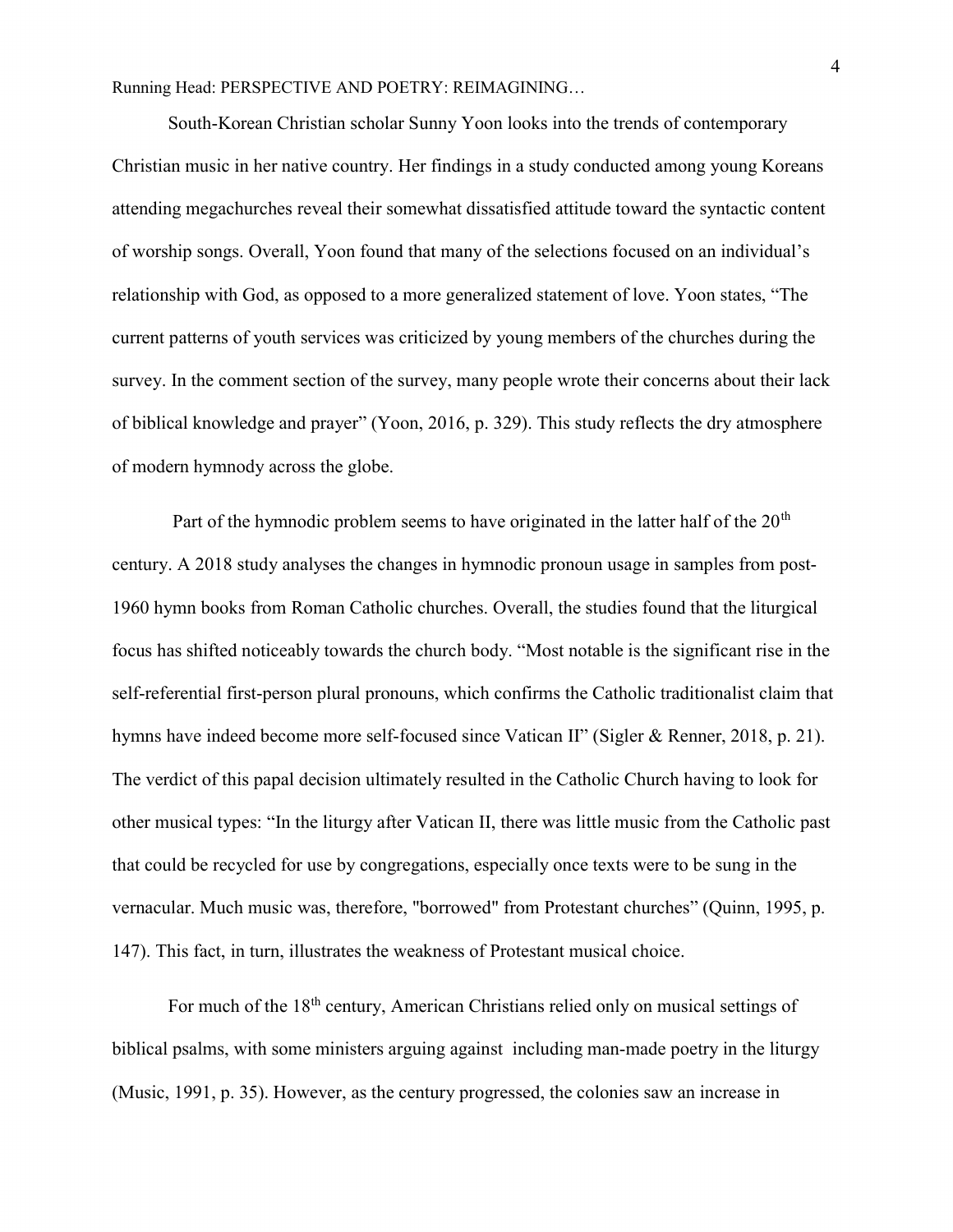original hymnodic development as new English literary materials were imported (p. 36). Throughout the next 200 years, the debate between the proponents of traditional and 'contemporary' church music moved to the forefront of American liturgical concern (Wren, 2000, pp. 10-11). The ensuing recession of lyrical importance eventually resulted in lesser theological depth within  $21<sup>st</sup>$  – century American hymnody. The 2007 worship song "Hosanna" by Hillsong United provides a prime example of this shift in its chorus with its repetitious praise to God:

Hosanna, Hosanna

Hosanna in the highest

Hosanna, Hosanna

Hosanna in the highest ( "Hosanna", 2007, lines 8-12)

While praising of God, this type of hymnody is not particularly useful in its lyrical content, simply repeating a singular word. Over the past century, the musical focus has shifted towards humanity and away from God. Many hymns speak of 'what God has done for them' and 'how much they love God', when in actuality, the spotlight is on the person. Another example of a song that focuses primarily on the sinner is MercyMe's 2001 hit 'I Can Only Imagine':

I can only imagine what it will be like When I walk by Your side I can only imagine what my eyes will see When Your face is before me I can only imagine, yeah (lines 1- 4)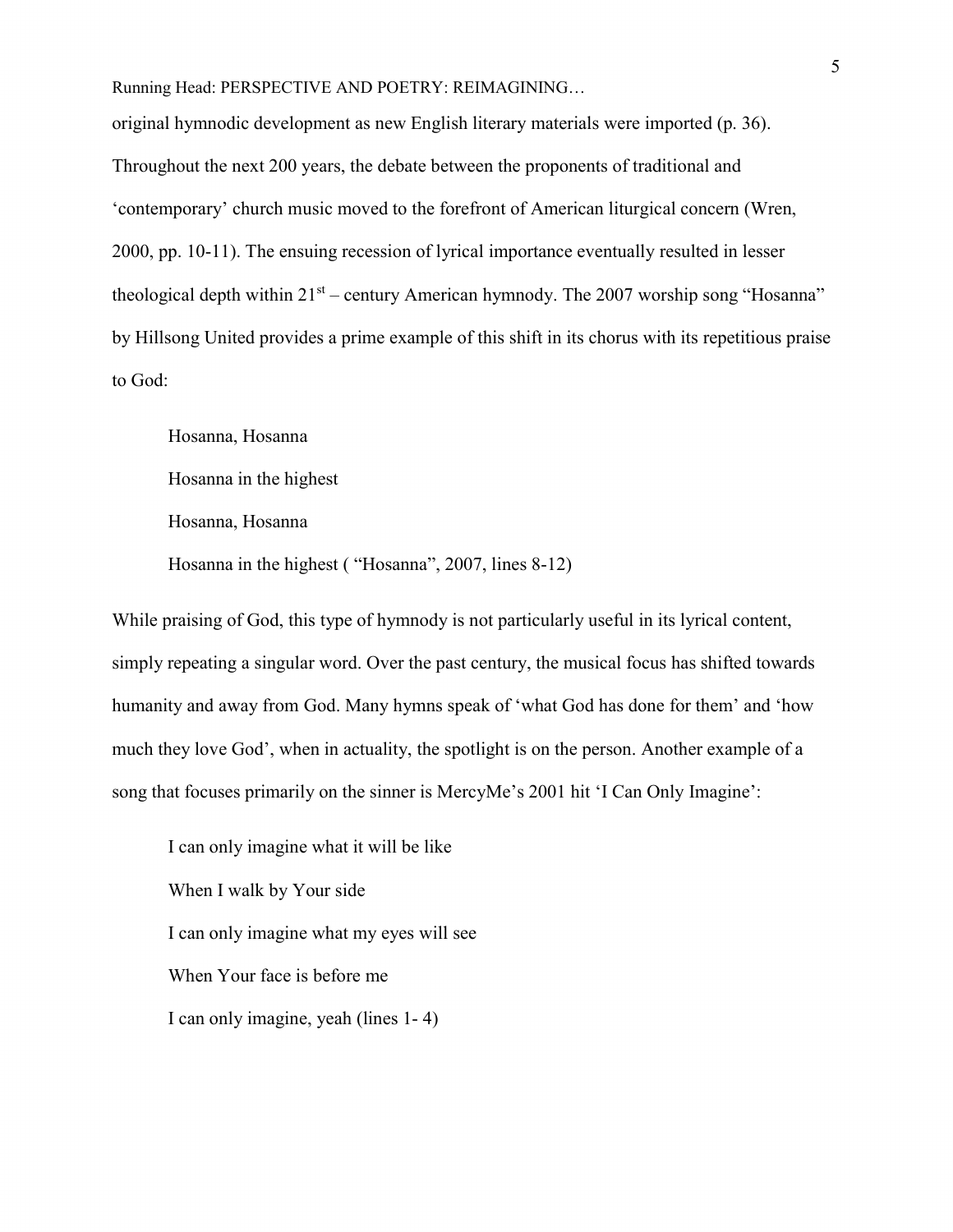The text addresses the speaker's wonderance about what heaven holds. However, it utilizes the first-person singular excessively, putting God in a more passive role. Additionally, the speaker solely addresses God in terms of what he will one day achieve; indeed, the song almost seems to place God into the role of a genie as opposed to a Savior. Overall, this opening, while intriguing in topic, ultimately reflects a self-absorbed nature.

It is undeniable that hymnody does indeed change. Charles Wesley's beloved Christmas hymn "Hark the Herald Angels Sing" remains a popular  $21<sup>st</sup>$  – century carol. Intriguingly, the text itself has changed dramatically over its nearly 300 years of existence. Consider this excerpt from Wesley's original 1739 publication:

Hark how all the welkin rings

'Glory to the King of kings,

Peace on earth, and mercy mild,

God and sinners reconcil'd!'

Joyful all ye nations rise,

Join the triumph of the skies,

Universal nature say

'Christ the Lord is born to day!' (Wesley, 1739, lines 1-8)

The word 'welkin' originated in the  $9<sup>th</sup>$  century, with one of its now-archaic definitions as the following: "Considered as the abode of the Deity, or of the gods of heathen mythology: The celestial regions, heaven." ('welkin', 2b) Additionally, this edition of the Christmas classic contains an antiquated use of an apostrophe in the word 'reconcil'd'. These archaisms were ultimately omitted by George Whitfield, visible in this 1774 revision: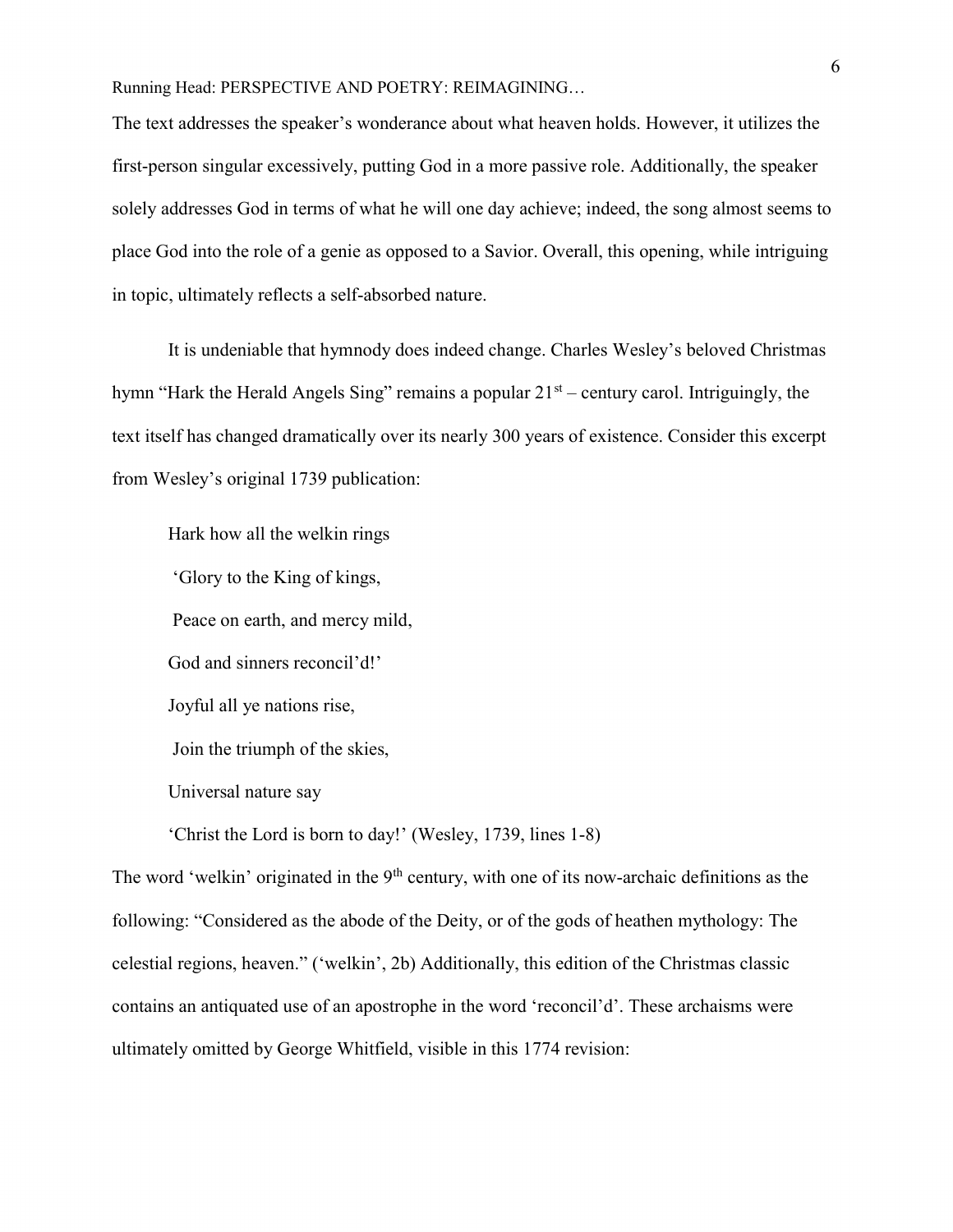Hark! the Herald, Angels sing, 'Glory to the new born King; Peace on Earth, and Mercy mild, God and Sinners reconciled.' Joyful all ye Nations rise, Join the Triumphs of the Skies, With th' angelic Host proclaim, Christ is born in Bethlehem. (Occom, 1774, lines 1-4)

 In addition to removing irrelevant words, Whitfield also recrafted several sentences to resemble their more current forms. The clergyman even changed the last two lines to mention specifically the birthplace of Christ. Even with these updates, the carol has changed slightly since the 1700s. Hymnodic evolution such as this is not uncommon; indeed, lyrics of this era were often more contentious than their musical accompaniment. Unfortunately, some of this outdated language has lingered on in traditional hymnody.

Archaisms litter the Church's songbooks. For example, the words 'thee' and 'thou', which have long since faded out of use in the general public, remain common in the general liturgy. This preservation of language presents several problems. The usage of unfamiliar words distances those not familiar with their meaning, creating a closed loop. This vocabulary is only partially compatible with the mission of the Church. The Christian faith makes a distinction between two overarching categories of people: those who trust in Christ and those who are still lost. While the use of well-seasoned language in liturgy may touch the spirits of those familiar with it, this verbiage has the potential to confuse unbelievers.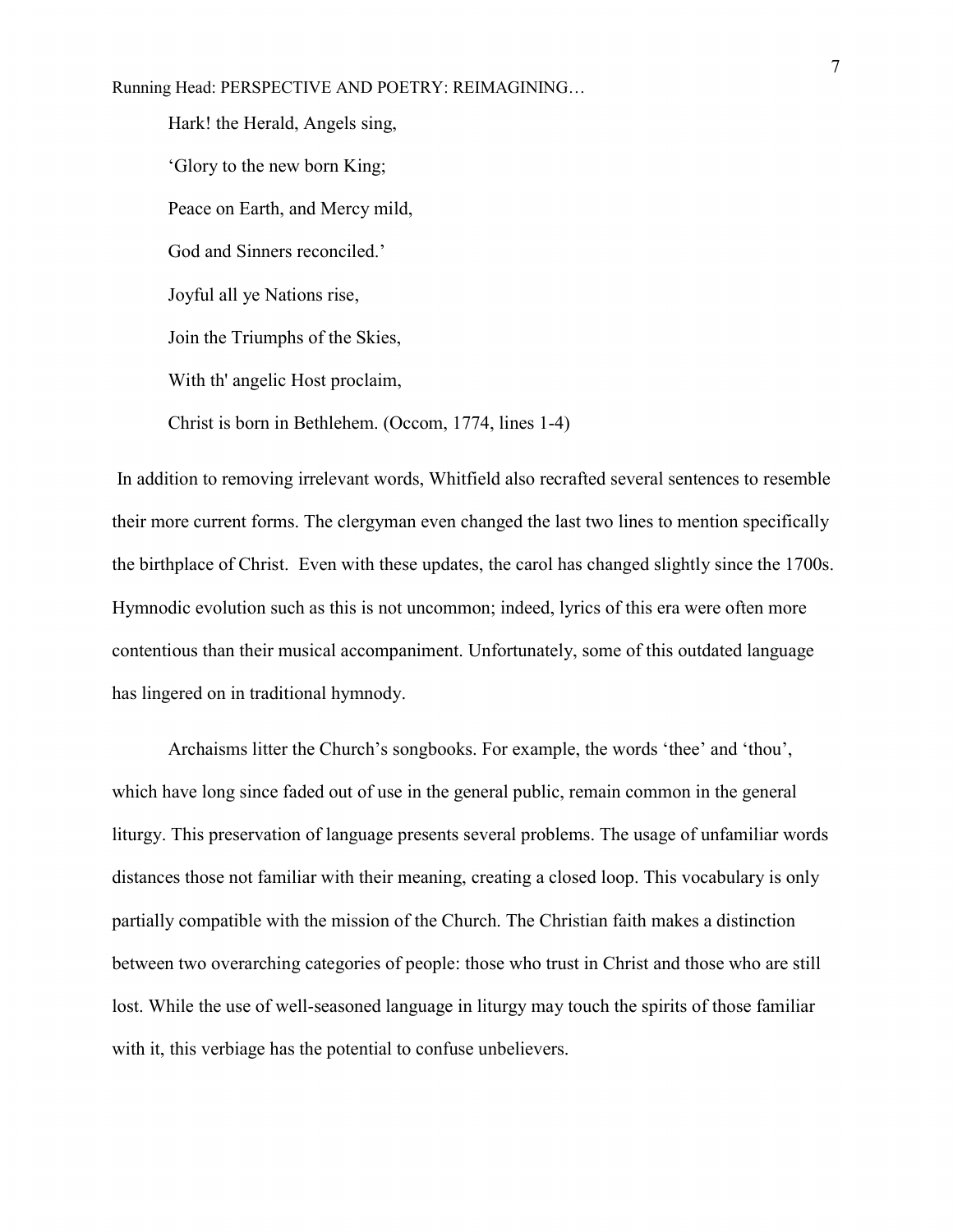An interesting holdover from past writing is the poetic apostrophe in hymns (Richardson, 2002). This is a term used to address something or someone who is not present or unable to respond. Many church denominations typically assign such a role to the Trinity. However, this designation can become distracting when used with the term 'O', as it attaches an archaic air to the topic. The 1907 English translation of 'Be Thou My Vision' fell victim to this unfortunate confusion:

Be thou my vision, O Lord of my heart;

naught be all else to me, save that thou art -

thou my best thought by day or by night,

waking or sleeping, thy presence my light. ('Be thou my vision', n.d., lines 1-4)

The lyrics of this poem struggle in its unusual grammatical structure. The translator of the hymn into English in the early  $20<sup>th</sup>$  century seems to have taken syntactic choices similar to those of Old English, in which the verb is often placed differently in sentences (Haeberli & Haegerman, 1995).  $21<sup>st</sup>$  – century English is quite different from that of the Middle Ages. The syntax structure of the ancient island language placed the verb in a different spot than its newer counterpart (Haeberli & Haegerman, 1995). Thus, a  $21<sup>st</sup>$  – century reader would find this different arrangement confusing, and the translator's choices seem out of place. After all, why would a 20<sup>th</sup> century editor force archaic language into a Gaelic hymn? Regardless of her motives, this linguistic approach produces a rather distancing effect on those not part of the church.

Jargon can become estranging to people not part of a group (Dean, 2011). This is especially true in the case of Christianity, and its hymns are some of the largest perpetrators of this fallacy. Since hymns are among the most familiar items of the Church to the outside world,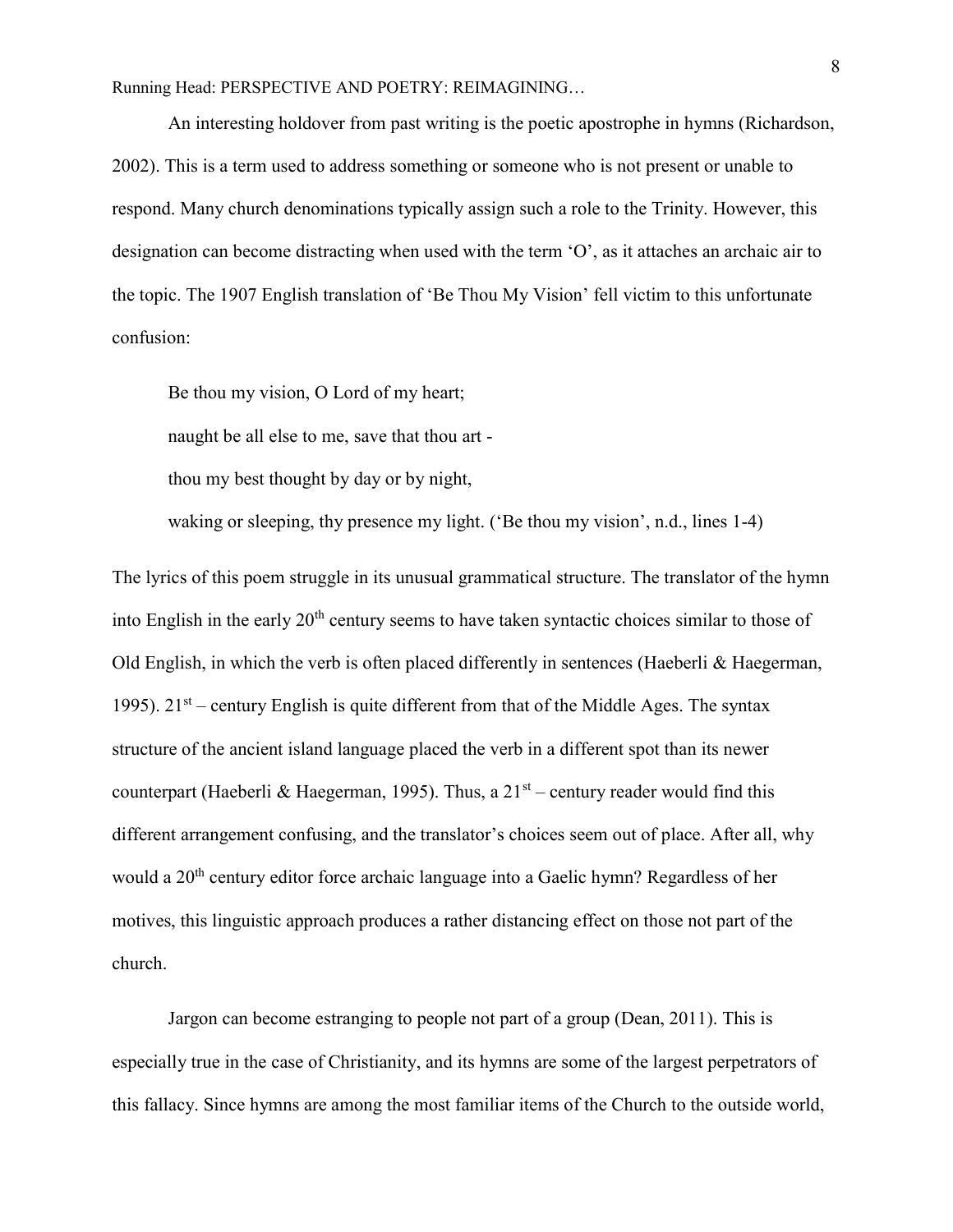this problem is compounded further. If such biblical jargon is kept, it must be explained to congregations, or else it will distance them from the teachings of the Church. For example, the first verse of the renowned hymn 'Holy, Holy, Holy!' provides an excellent specimen of properly defined vocabulary:

Holy, holy, holy! Lord God Almighty! Early in the morning our song shall rise to thee. Holy, holy, holy! Merciful and mighty!

God in three Persons, blessed Trinity! ('Holy, holy, holy!', n.d., lines 1-4 )

The hymn clearly establishes God's triune identity without being confusing. This is an example of what modern hymnists ought to aim for, as concise, clear language is the key to transparency in church lyrics. But while writers can clarify much of the syntactic confusion, part of the problem is the language itself.

One problem is that word definitions constantly change. For example, the word 'awesome' is now used to describe an event that causes pleasure, whereas it formerly ascribed a powerful connotation to whatever it described (Lu, 2019). This older meaning is still present in several church hymns; however, the current generation may not understand its inclusion. Another issue involving the liturgy is that its theological terms are often complex. This means that songs either assume the knowledge of the terminology, or that they must teach it within the context of the song. For example, the word 'grace' in Christianity is very different from that in common usage; however, those unfamiliar with the church might easily confuse the definitions. Additionally, the church is home to a very specialized vocabulary which, even though nonarchaic, is hard to understand. Words such as 'assurance', 'transgression', 'justification', 'glorification', and 'sanctify' are somewhat mysterious to the general population. The term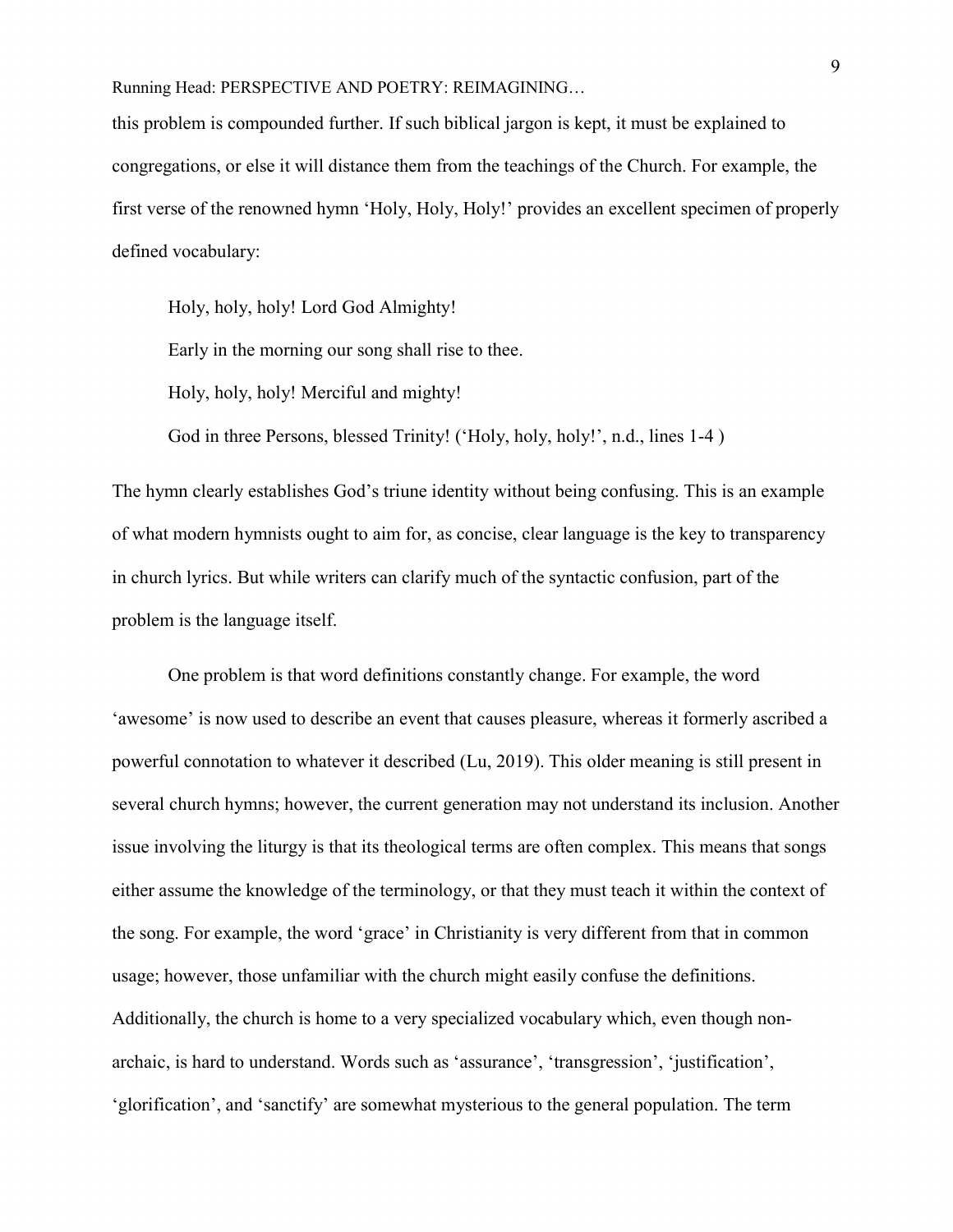'Christianese' is often used to denote such confusing terms (albeit often attached to more contemporary language) (Stewart, 2012).

Finally, the loss of the English second person singular pronoun has hampered the use of. Thus, to combat this, writers are faced with several options. A possibility would be to create a new word to replace 'thou', and reserve 'you' for only plural occasions. Another option is to attempt to resurrect the word 'thou'. Both of these options would be very difficult to accomplish in reality. Thus, in the  $21<sup>st</sup>$  century, the best solution is simply to utilize 'you' as the singular and specifically state 'you all' as the plural.

In response to the archaisms of older liturgy, hymnists must carefully decide their word choice. This, indeed, is affected on the local level, as different regions utilize different vocabularies. Local poets should therefore familiarize themselves with their community's native syntax. If they choose to include eclectic language, they should either explain them to their singers within the text or through outside instruction. As English constantly evolves, composers and poets must adjust their vocabularies (Lu, 2019). A Tri-Cities Christian named 'D.L.' stated the following concerning the matter:

Archaic language can often be fine in hymns as long as it is not so distracting or old that the congregation has to struggle to sing or understand what they are singing…What I find problematic is when word meaning has changed (e.g. How Sweet and Awful is the Place vs. How Sweet and Awesome is the Place or hymns that use words that now are insults/cuss words but meant something completely different before) or a word has completely disappeared from our vocabulary (Dykes, 2019, response 11).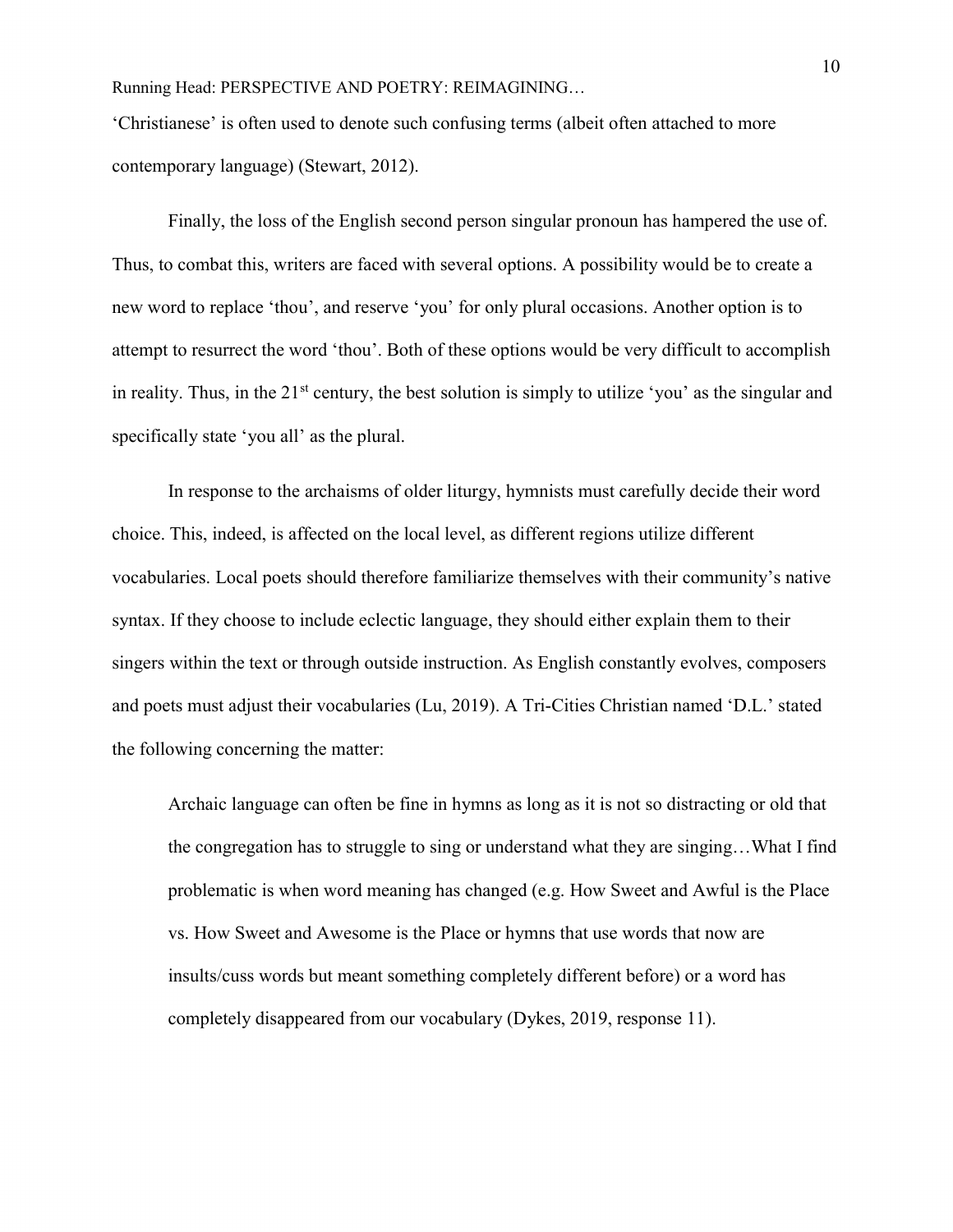Fortunately, the matter of archaic vocabulary is easily resolved through careful checking of word definitions. 'D.L' brings up a fair point – the general population is able to comprehend the meaning of more common archaisms. That being said, this language has the potential to distance visitors to the church through its perceived flavor. Every word has an associated perception (or 'taste') in the mind; thus, in presenting the Gospel, church leadership should seek persuasiveness, kindness, and modernity in syntactic choice. Hymn-writer Ruth Duck gives informal advice concerning the construction of poems on her personal blog. Her two primary suggestions are to avoid cliché rhymes and to set up a pattern in their existence or absence thereof: "Be consistent in patterns of rhyming or not rhyming. Rhymes help to unify a text and make it memorable; other devices, such as repetition, can also do this" (Duck, n.d., para. 7). In addition to current liturgical options, the use of chant and other mediums could be acceptable in the  $21<sup>st</sup>$  - century church, especially to convey theological thoughts that do not easily rhyme. There are many routes to consider concerning the future of linguistic choices in hymnody. Whatever form these songs take on, however, must be compatible with the localized needs of congregations.

Due to America's vast size, it can be hard for hymns to apply universally to all areas of the country. Fortunately, poetry on the community level often reduces this generalization. Arguably, the majority of creative work stems from the personal experiences or other passions of its author; it follows then then that this work, if directed towards a community, could potentially serve it quite well. Fortunately, there is not a current shortage of Christian poets.<sup>1</sup> For example, Episcopalian poet Luci Shaw has produced works pertaining to the faith for over four decades,

 $\overline{a}$ 

<sup>&</sup>lt;sup>1</sup> Other living poets include Julia Kasdorf ('Julia Kasdorf', n.d.), Kimberly Johnson ('Kimberly Johnson', n.d.), Michael Symmons Roberts, and Gracia Grindal. The late 20th century also produced a bountiful stock of Christian writers, with Czeslaw Milosz as a primary example ('Czeslaw Milosz', n.d.), and Lionel Basney as another (Hooslema, 2000).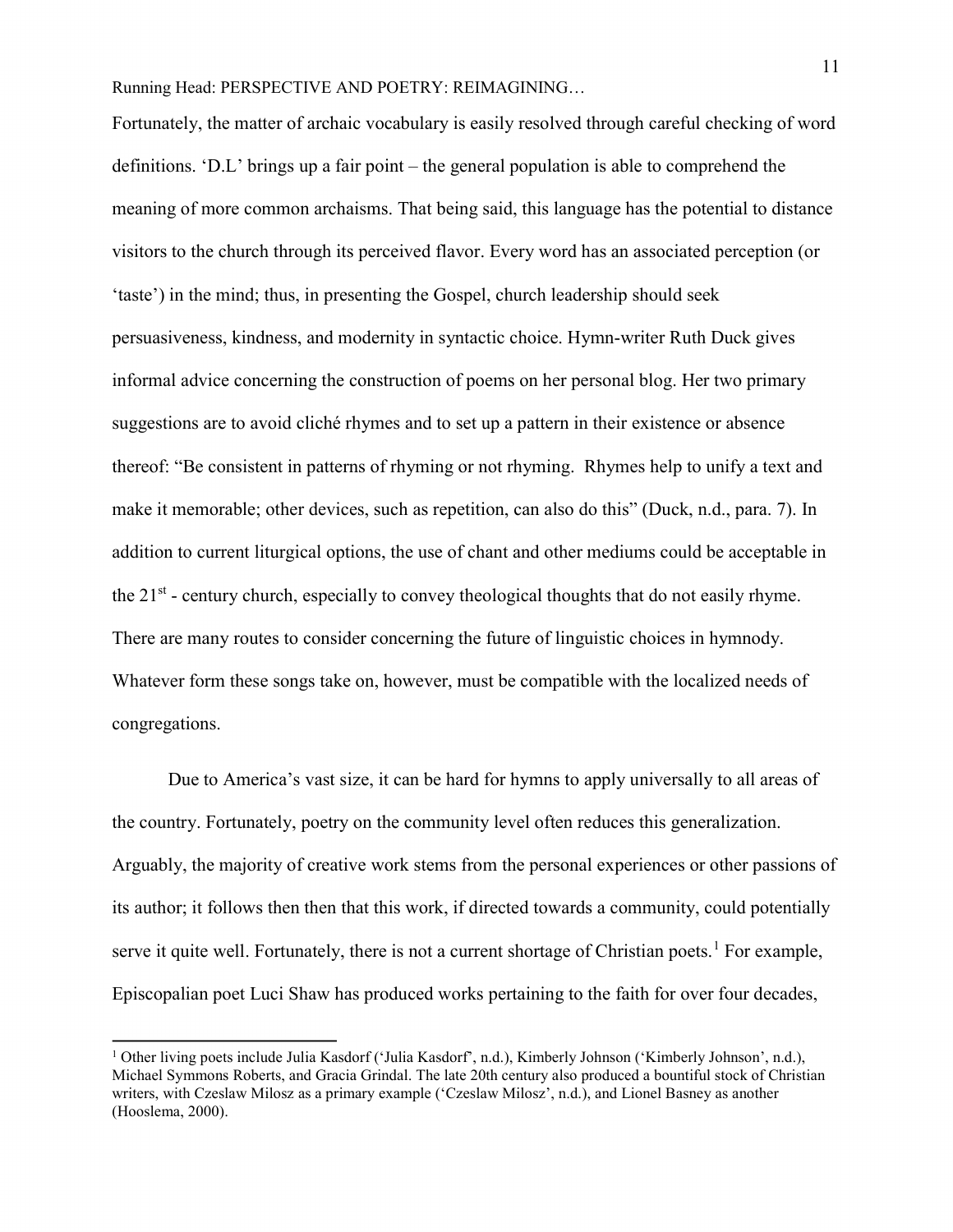and continues to write at the age of 90 (Shaw, n.d.). Each creator provides a unique viewpoint of their local world and thus the issues that they face in their community. However, what these poets need to do is collaborate with composers to produce new and unique works. The New Zealand hymn from earlier provides a great example of the specialization of hymnody. Another poem, authored by Gracia Grindal, illustrates the creative prowess that local writing can take on:

Behold, a woman from the city Came to the place where Jesus ate, Brought a box of precious ointment; With her tears the woman washed his feet, Weeping as the Savior ate. (Grindal, 1983, lines 1-4)

Great work has already occurred in Christian hymnody. However, much of it goes unnoticed because of its localized status, as in the above example. Grindal only published this work in a singular hymnal – it is not at all famous. Yet it likely helped the churches to which it was directed in some way.

Keith and Kristyn Getty, two present-day hymn writers, share advice on the nurturing of song in congregations and the home. The couple recommends that parents incorporate singing into their family devotions and free time, in order to instill theological truth in their children. Additionally, the Gettys mention that the congregational act of singing has taken a secondary role in worship, while the accompaniment and presentation have become the main focus. In their words, "as we've traveled around, one thing we've noticed is that it doesn't really matter what a church's budget is, what its demographics are, even the number of professional musicians up front. These things can help, but only a little. Congregations that sing well are congregations that understand why it's so important" (Guthrie, Getty, & Getty, 2017, p. 80).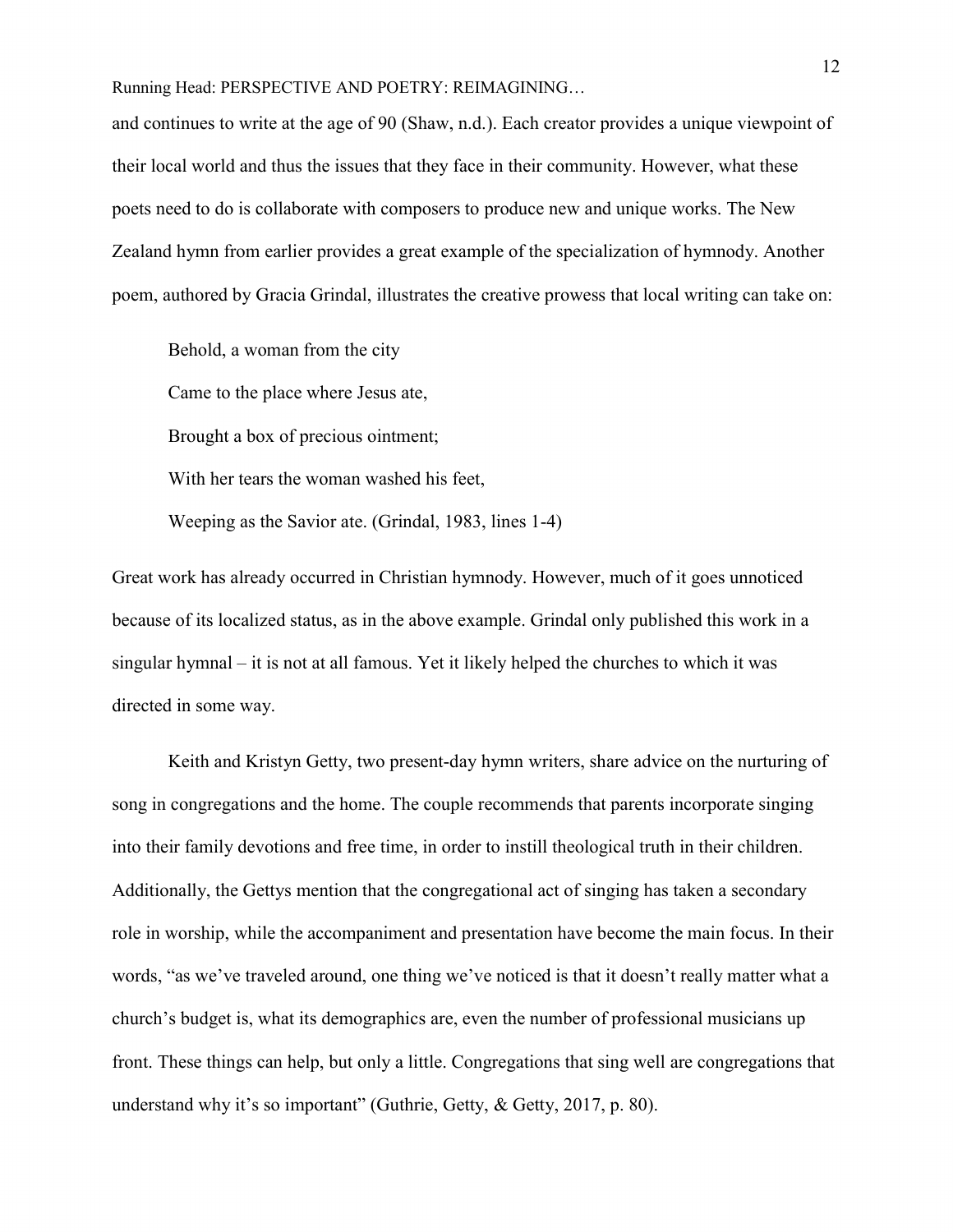Lorraine Burgh, the director of the Kantorei choir at Valparaiso University, conducted a survey in 2017 on the stress levels of the students before and after their communal singing. Many choir members reported lifted spirits after their participation; the science majors processing the data noted that while a direct connection between the two variables could not be proven, a clear correlation was seen. Burgh primarily argues the importance of communal song, musing on the application of this idea to church worship through breath, prayer, and discussion: "While I use the word "community" when I talk about the Kantorei, the students most often describe the Kantorei as "family". In their overly stimulated electronic world, virtual communities of social networks often leave them still feeling isolated. I believe many of them have missed the deep pleasure and satisfaction of human community, completely unplugged" (Burgh, 2017, p. 30-31). Hymnody, indeed, is as much a social act as one of theological imbibement. Burgh's research provides a good reason for why congregations should especially emphasize communal song. The close-knit feelings of Burgh's Kantorei community provide a model for church music's role in congregational worship. It also exemplifies the two-fold nature of hymnody: it is both to save the lost and to nurture those who are already saved; by allowing people of all faiths to participate, it allows for Christ's love to better be shared and to penetrate the souls of the wandering.

Adherents of the so-called 'praise and worship' musical format may cite the elevated emotional state associated with their music (Merker, 2019). And this is a valid point, as the act of communal singing often induces such a feeling. However, the purpose of church music is not to glorify humanity, but God. Merker states,

What if composers of modern praise songs carefully selected lyrics that focus more on God's character than on our experience? What if we embarked on a campaign to teach believers that worship is more about ascribing worth to God than pursuing an emotional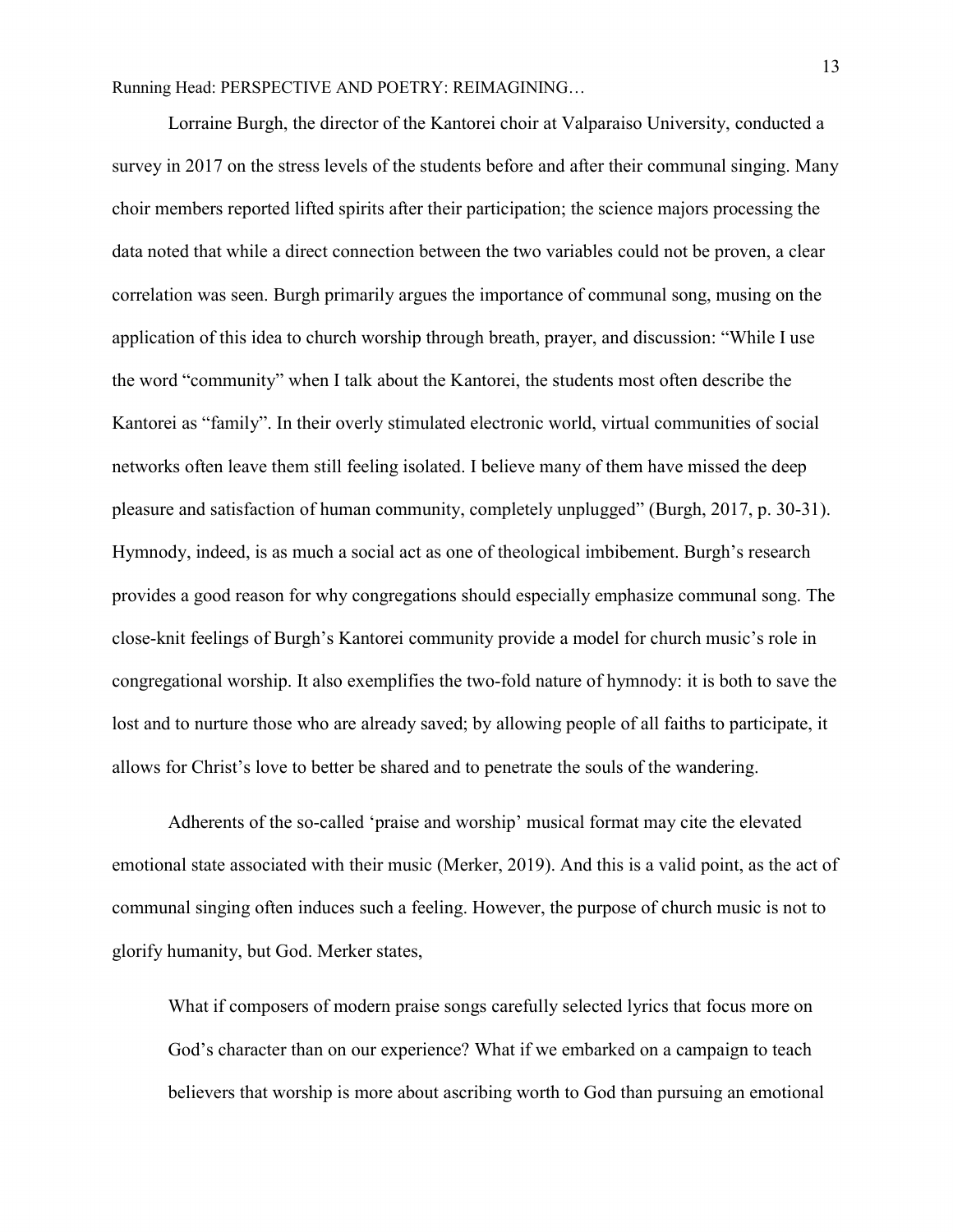response—that in fact, our emotions will often be stirred in the right ways when we focus more on God and less on ourselves? (Merker, 2019, para. 11)

Christians must make the distinction between service to the Lord and the experience of worship. As a compromise,  $21^{st}$ - century creators can craft different songs for different circumstances. Luckily enough, there is already a community of poets, musicians, and composers that are actively pursuing this distinction.

 An important point to consider is the diversity of musical purpose in church worship. There is a place for songs such as 'Hosanna' and 'I Can Only Imagine', for they capture the individual relationship that each human being cultivates with God. However, the primary goal of church worship is a communal gathering with God; accordingly, its music should reflect the act of multiple souls gathering and focusing on the Lord. Both musical varieties must be put into balance so that both can be best utilized by congregations as needed. After all, sometimes it is wonderful to simply sing of what the Lord has done in an individual's life.

Proponents of traditional hymnody may argue for the preservation of ancient works. However, the composing of new works does not equate the destruction of old ones. With the technology available in the 21<sup>st</sup> century, all versions of recreated hymns can be archived and accessed. Another problem facing modern hymnody is that congregations simply do not want to commission the writing of new works. However, this can be combatted by a change in focus. Hymnists do not have to be paid to utilize new music in their congregations – it may be a small sacrifice to them, but it would help their communities immensely. Even if a hymn is only sung locally, it is still serving the immediate vicinity.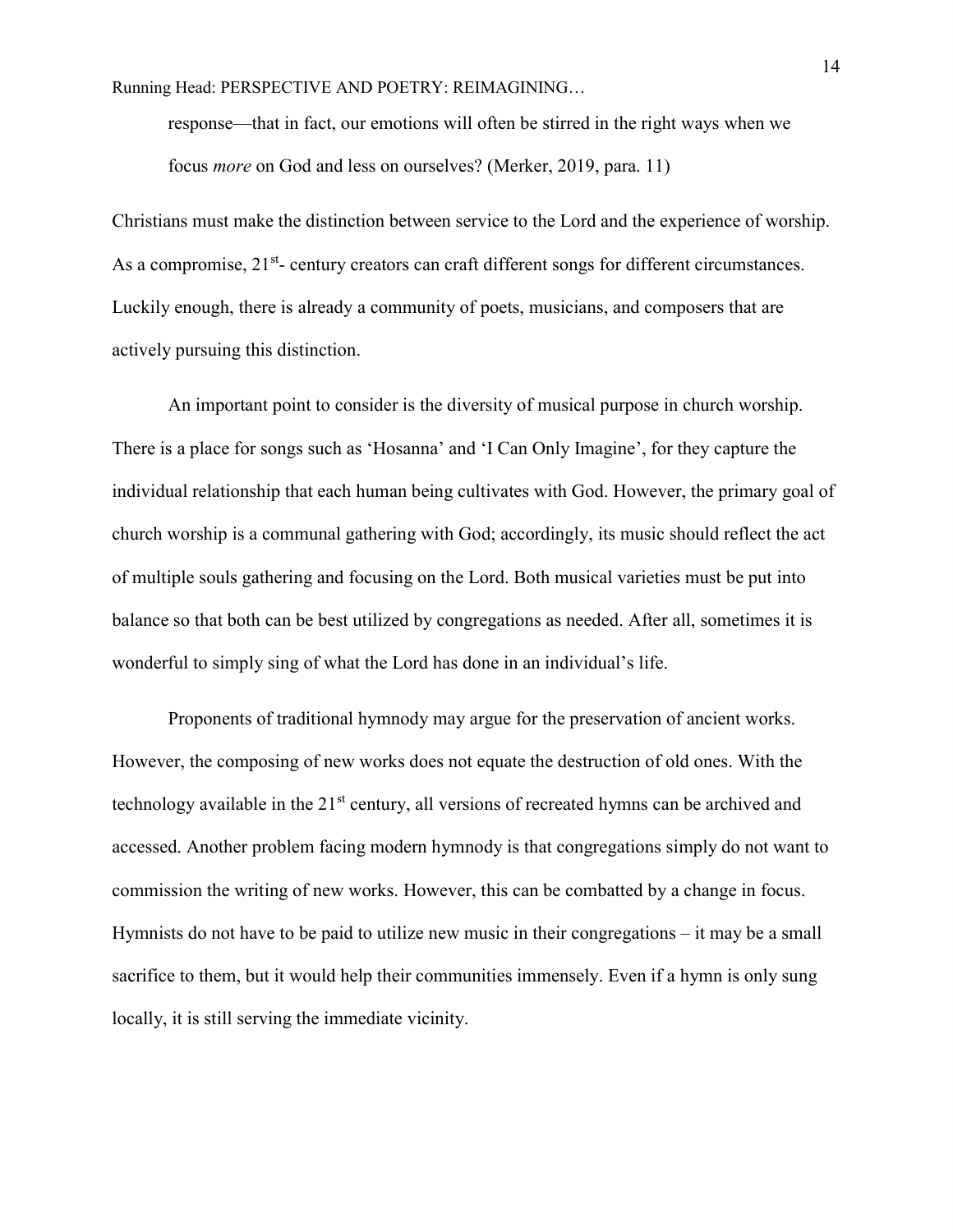A survey of 27 young Tri-Cities Christians revealed much insight into this issue, with differing opinions amongst those questioned. Consider the following quote from participant 'J.D.': "If there are any elements of localness [sic] music, they need to be small because we are all worshipping the same God no matter where on the earth we live or what problems we face" (Dykes, 2019, response 7). Another respondent, 'H.S.', had a differing viewpoint: 'I think that inspiration can certainly be drawn from local events and occurrences but I don't think they should necessarily be so detailed as to be inaccessible to other churches" (Dykes, 2019, response 19). The general thoughts of the East Tennessee community were that specific music can play a role in church worship, albeit not a large one. Overall, these findings proved useful for gauging the conditions of Protestant hymnody in the Tri-Cities area.

Remember that warm Christmas Eve and its associated perspective? The author, Shirley Erena Murray, wrote the hymn 'Carol Our Christmas' from the unique perspective of New Zealand. Gracia Grindal uses this to make the point that even though Christianity has become more globalized, it is important to remember the individualism of local congregations in their songs. Indeed, "We should value the way the story is told throughout all the world, enjoying the wintry of a Chinese Christmas night as much as the warm beaches of New Zealand. It is the rich variety of global imagery that give a different slant on the story – not a different story altogether" (Grindal, 2016, p. 29).

Each unique area of the Earth has an individual experience of faith to offer. A hymn by Reginald Heber sums up this ultimate purpose of hymnody:

From Greenland's icy mountains,

From India's coral strand,

Where Africa's bright fountains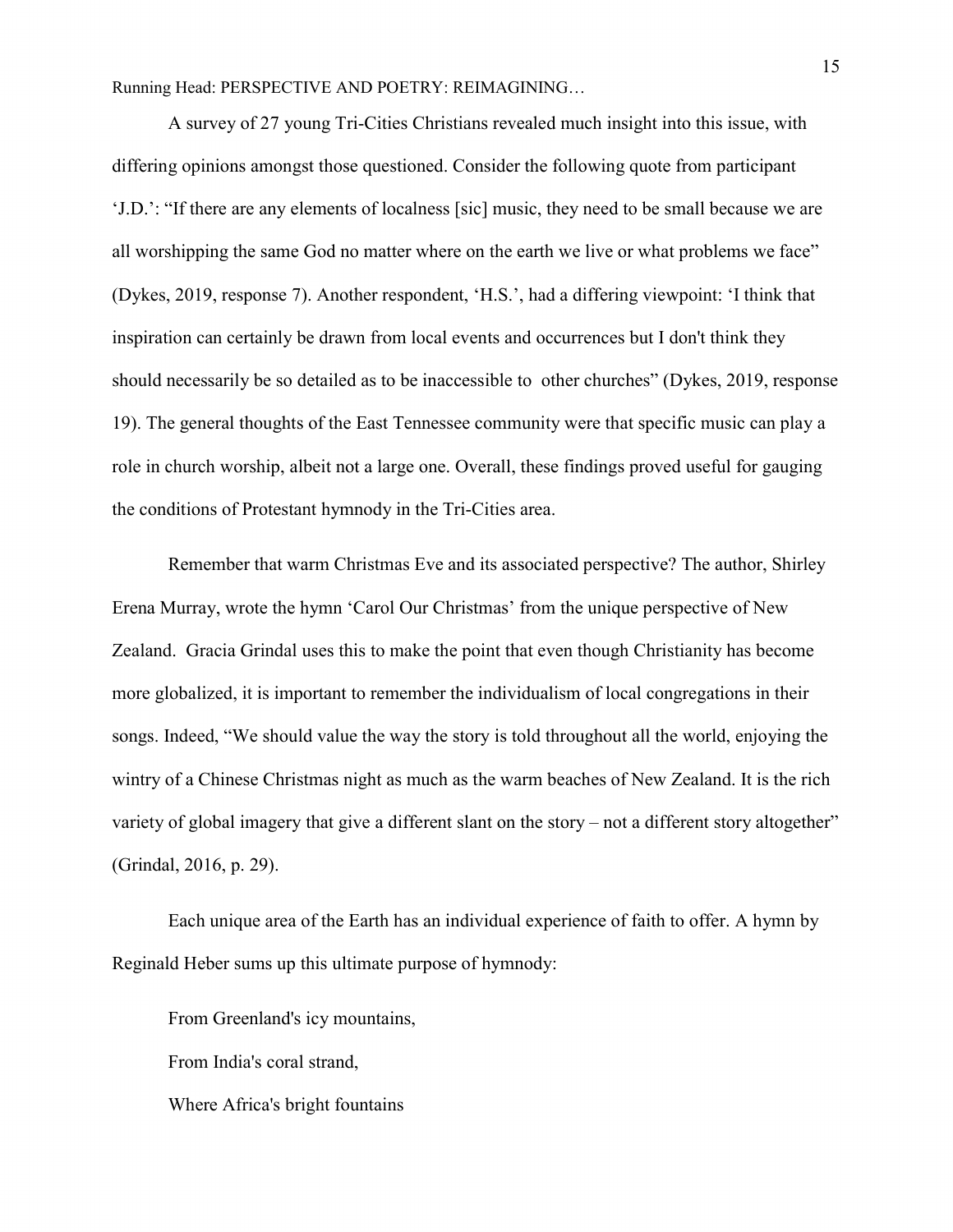Roll down their golden sand,

From many an ancient river,

From many a palmy plain,

They call us to deliver

Their land from error's chain. ('From Greenland's icy mountains', lines 1-4).

The Earth contains such variety, especially in the circumstances of its differing nationalities. As this hymn demonstrates, Christians around the globe have the ability to provide a unique perspective in hymnody. Thus, they should utilize their God-given location to glorify His name. Different areas will ultimately use different methods, but the end result is the same: to serve Christ. Regardless of their place in space or time, Christians must continue to sing their praises of God, drawing inspiration from their surroundings and needs. From the mountains of Appalachia to the beaches of the Hawaiian Islands, the pen will continue to move and the voice will continue to sound, carrying with them the sorrows and thanksgivings of congregants innumerable.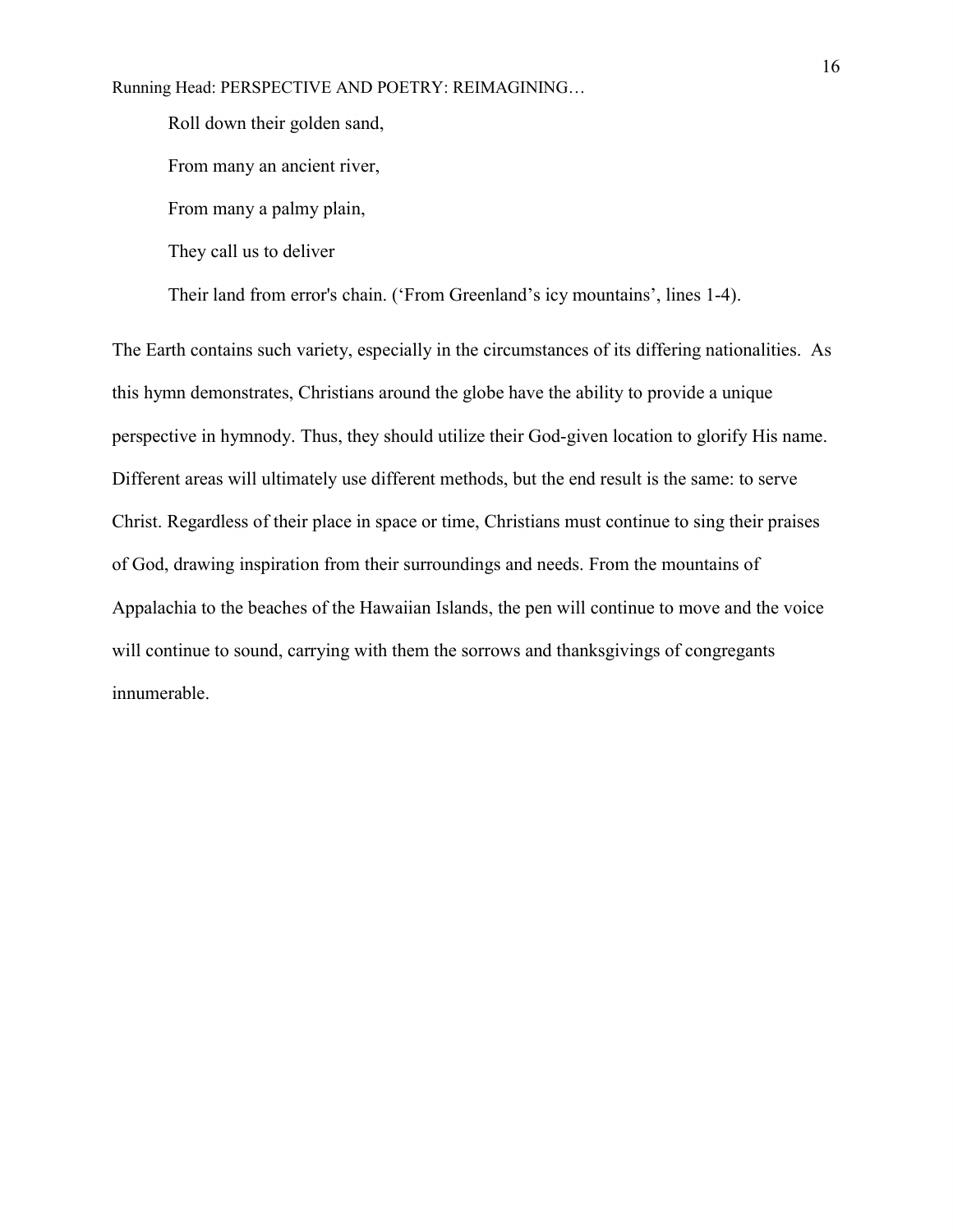## References:

'Be thou my vision'. (n.d.). In Hymnary.org. Retrieved November 6, 2019, from Hymnary.org.

- Burgh, L. (2017). Communal singing: more than meets the ear. Cross Accent, 25(1), pp. 29-36. Retrieved from MCSearch.
- Dean, J. (2011, June 29). 'Why concrete language communicates truth'. In Psyblog. Retrieved from https://www.spring.org.uk/2011/06/why-concrete-language-communicatestruth.php?utm\_source=feedburner&utm\_medium=feed&utm\_campaign=Feed%3A+Psyc hologyBlog+%28PsyBlog%29
- Duck, R. (n.d.). 'For hymn text writers'. In ruthduckhymnist. Retrieved from https://ruthduckhymnist.net/tips-for-hymn-text-writers/
- Dykes, J.W. (2019, November 24). Church Music Survey of Young Tri-Cities Christians [Survey]. Retrieved from https://docs.google.com/forms/d/1j2l-LNdZANxj2ls-ktoh8c4dWNzvXGs5DozL0K-Iimo/edit
- Grindal, G. (1983). 'Behold, a woman from the city'. In Hymnary.org. Retrieved from Hymnary.org.
- Grindal, G. (2016). 'Upside-down Christmases'. Lutheran Forum, 50(4), 28-31. Retrieved from MCSearch.
- Guthrie, S., Getty, K., & Getty, K. (2017, September). 'Singing isn't just for Sunday: Keith and Kristyn Getty call for filling our entire lives with the songs of the Lord'. Christianity Today, 61(7), 80-81. Retrieved from MCSearch.

Haeberli, E., & Haegerman, L. (1995, March). 'Clause structure in Old English: evidence from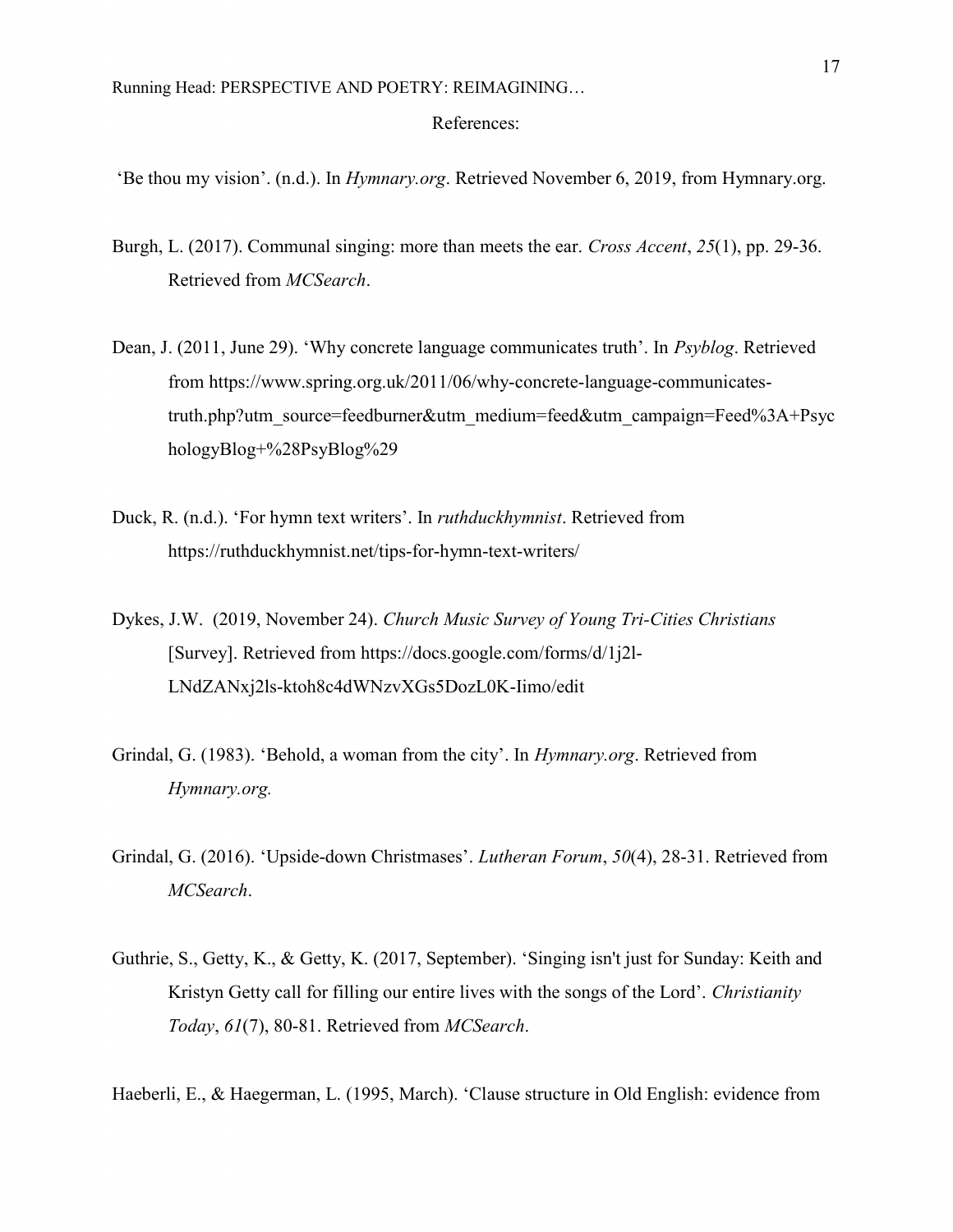negative concord'. Journal of Linguistics, 31(1), 81-108. Retrieved from JSTOR.

- Heber, R. (1819). From Greenland's icy mountains. In *Hymnary.org*. Retrieved from Hymnary.org.
- 'Holy, Holy, Holy! Lord God Almighty!'. (n.d.). In Hymnary.org. Retrieved from Hymnary.org.
- Kavanaugh, P. (1999). The music of angels: a listener's guide to sacred music from chant to Christian rock (pp. 171-191). Chicago, IL: Loyola Press.
- MercyMe (Group). (2001). 'I Can Only Imagine'. On Almost There [Lyrics]. B. Milliard, Brentwood, TN: INO Records. Retrieved from https://www.azlyrics.com/lyrics/mercyme/icanonlyimagine.html
- Merker, M. (2019, February 6). 'How contemporary worship music is shaping us—for better or worse'. In The Gospel Coalition. Retrieved from https://www.thegospelcoalition.org/reviews/singing-congregation-contemporary-worship/
- Murray, S. E. (1995). 'Carol our Christmas'. In J. W. Crawford (Ed.), *The new century hymnal* (p. 141). Cleveland, OH: Pilgrim Press.
- Music, D. W. (1991). "America's hesitation over hymns". Christian History, 31, 35-38. Retrieved from christianhistoryinstitute.org/magazine/article/americas-hesitation-overhymns.
- Nordquist, R. (2019, November 1).' Second-person pronouns'. In ThoughtCo.. Retrieved November 6, 2019, from https://www.thoughtco.com/second-person-pronouns-16919

Occom, Samson, editor. "LXII". A choice collection of hymns and spiritual songs: intended for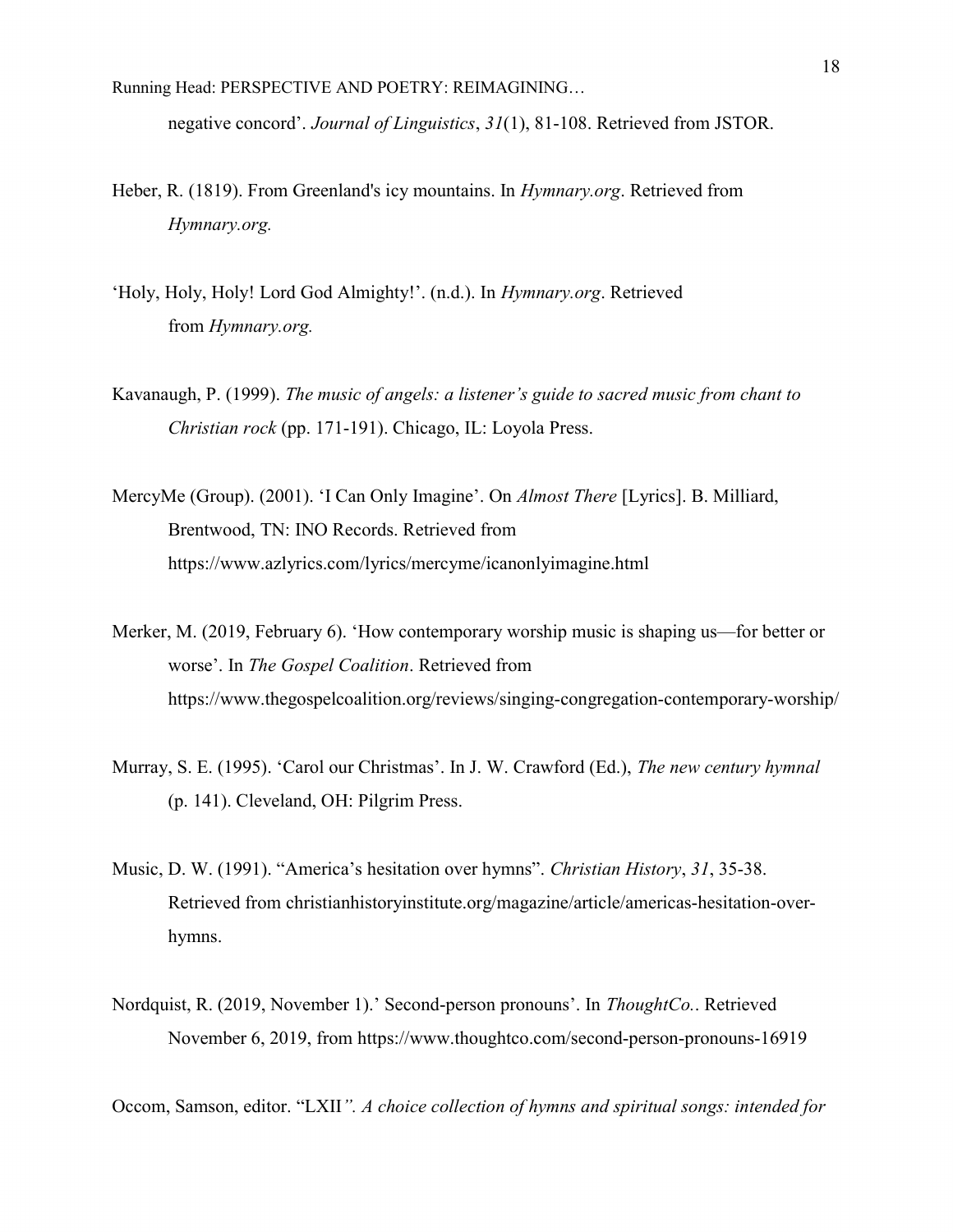the edification of sincere Christians of all denominations. New London, Timothy Green, 1774. Evans Early American Imprint Collection, quod.lib.umich.edu/cgi/t/text/textidx?c=evans;cc=evans;view=toc;idno=N10659.0001.001.

- Powell, J. (2010). 'Xylophones and saxophones: same notes but different sounds'. In J. Powell (Ed.), How music works: the science and psychology of beautiful sounds, from Beethoven to the Beatles and beyond (pp. 39-47). New York, NY: Little, Brown and Company.
- Quinn, F. (1995). 'Hymns in Catholic worship'. Liturgical Ministry, 4(3), p. 147. Retrieved from ALTA (ATLA0000902890).
- Richardson, A. (2002). 'Apostrophe in life and in romantic art: everyday discourse, overhearing, and poetic address'. Style, 36(3), 363-385. Retrieved from JSTOR.
- Shaw, L. (n.d.). In 'Luci Shaw: the official website'. Retrieved from https://www.lucishaw.com/index.html
- Sigler, J. E., & Renner, M. M. (2018). 'Lex cantandi, lex credendi: a content analysis of organizational identity-constructing pronouns in pre- and post-Vatican II Catholic hymns'. Journal of Media and Religion, 17(1). doi:10.1080/15348423.2018.1463714
- Stewart, T. (2012, January 6). 'Contemporary Christian music (CCM)'. In Dictionary of Christianese. Retrieved from https://www.dictionaryofchristianese.com/
- "welkin, n.." Def. 2b. Oxford English Dictionary. 2ndnd ed., 1989. University of Oxford. MCSearch, www-oedcom.milligan.idm.oclc.org/view/Entry/226977?redirectedFrom=welkin#eid. Accessed 26 Oct. 2019.
- Wesley, J., & Wesley, C. (1739). Hymns and sacred poems (Vol. 1, pp. 206-207). London, The